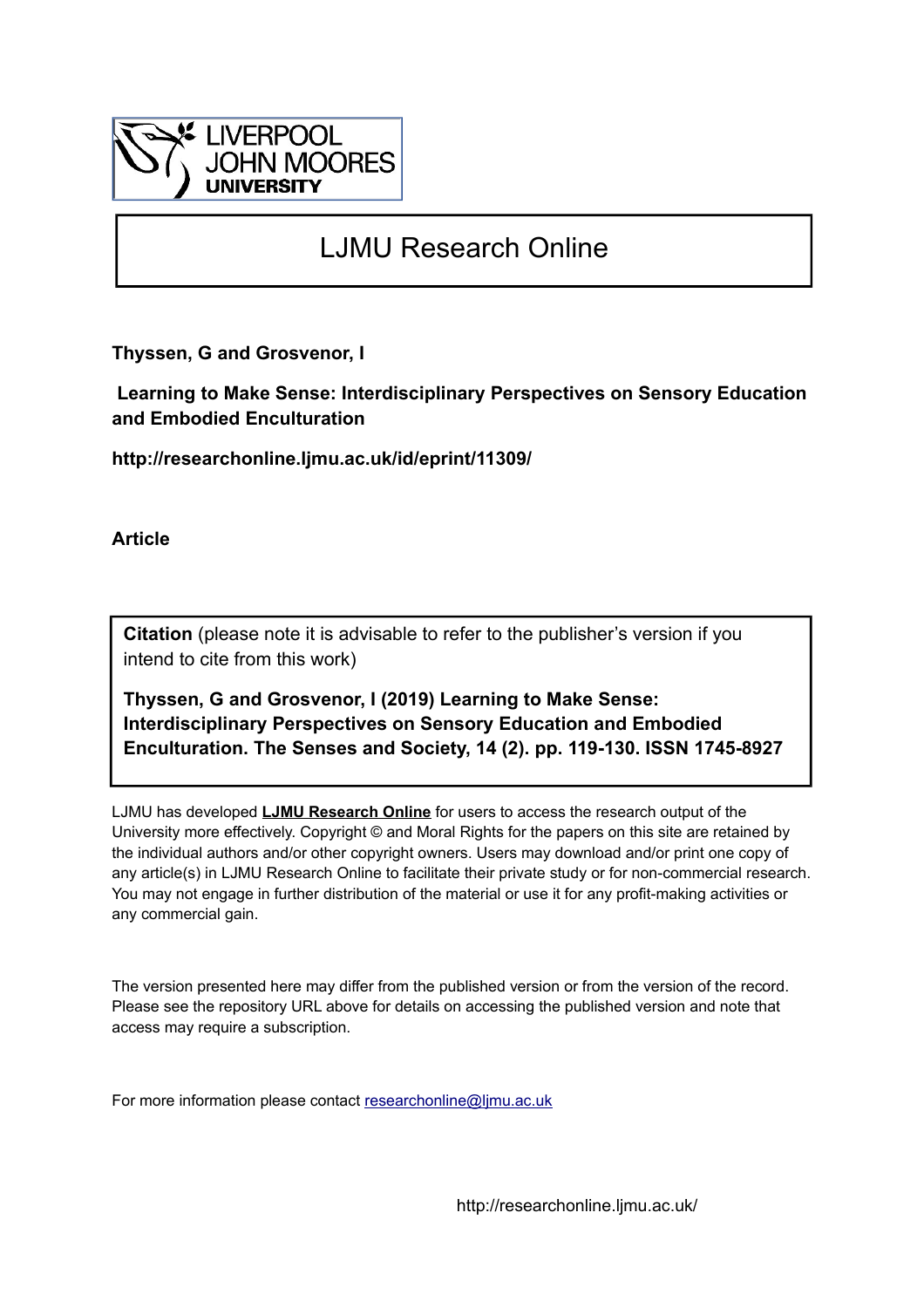# **Learning to Make Sense: Interdisciplinary Perspectives on Sensory Education and Embodied Enculturation**

# Geert Thyssen<sup>a\*</sup> and Ian Grosvenor<sup>b</sup>

*a School of Education, Liverpool John Moores University, Liverpool, UK; <sup>b</sup> School of Education, University of Birmingham, Birmingham, UK*

Geert Thyssen is Senior Lecturer at Liverpool John Moores University, England. His interests are in the social and cultural history of health and outdoor education, body-sensory and food education, and sensemaking in education. He is a Convenor of Network 17 – Histories of Education of the European Educational Research Association (EERA). Monographs and co-edited books of his include *Between Utopia and Dystopia? Case Studies of Open-Air Schools in Belgium, France, Germany and Italy* (2009); *Modes and Meaning: Displays of Evidence in Education* (2017) with Karin Priem; and *Looking Back Going Forward: School\_Time in Flux and Flow in Europe and beyond* (2018) with Fabio Pruneri.

Ian Grosvenor is professor of Urban Educational History at the University of Birmingham, England and also has responsibility for City and Cultural Liaison. He is author of numerous articles and books on racism, education and identity, the visual in educational research, the material culture of education, school design and the history of urban education. He was Secretary General of the European Educational Research Association 2008-2012 and is a Fellow of the Royal Historical Society. He is currently Director of the UK Arts and Humanities Research Council funded *Voices of War and Peace Legacy of the First World War Engagement Centre*.

**.** 

<sup>\*</sup> Corresponding author: Geert Thyssen. Email: [g.thyssen@ljmu.ac.uk.](mailto:g.thyssen@ljmu.ac.uk)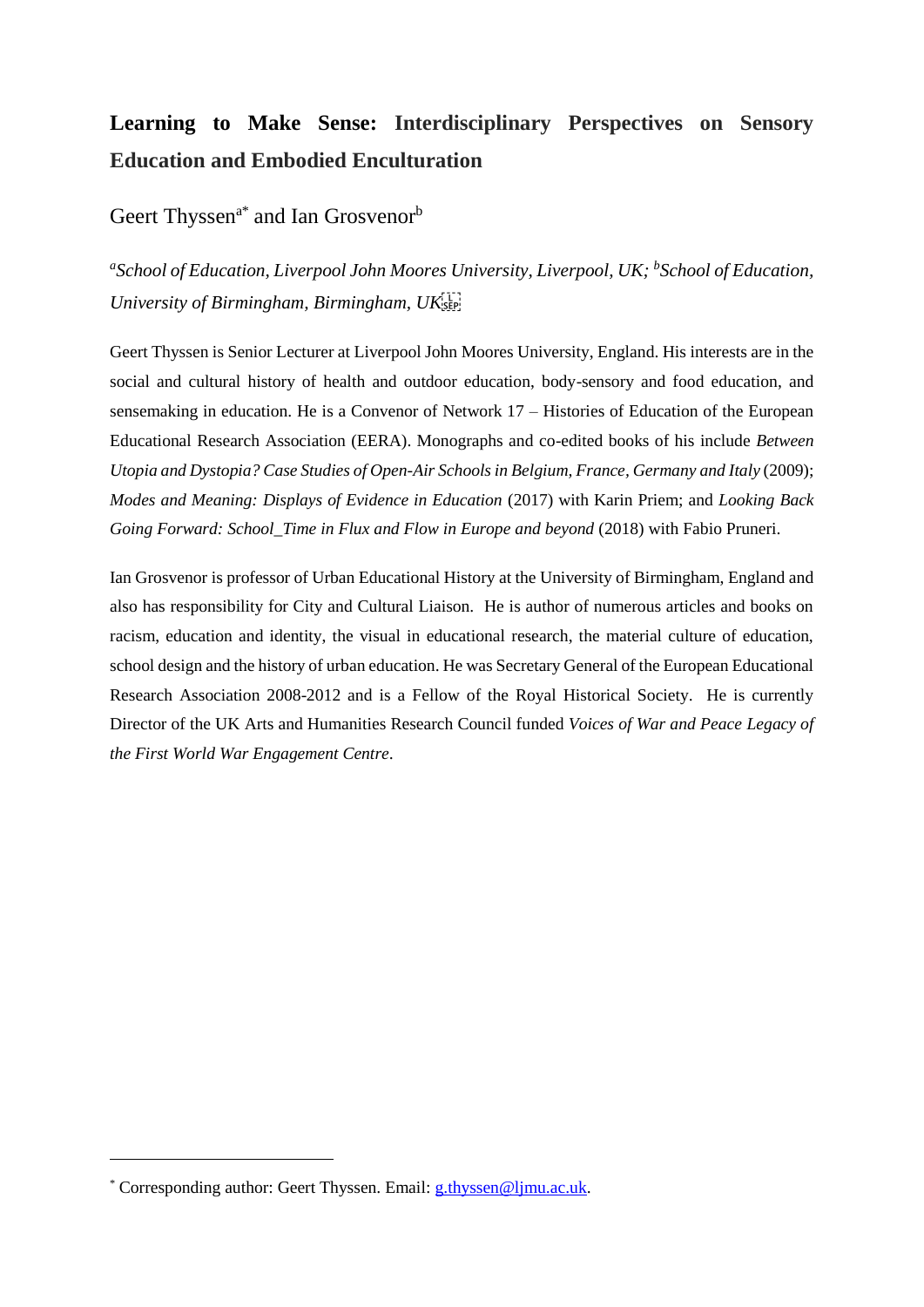# **Learning to Make Sense: Interdisciplinary Perspectives on Sensory Education and Embodied Enculturation**

In this article we examine through a 'temporally inflected lens' some of the complex entanglements of learning, senses, and sensemaking; bodies and sense organs; bodysensory experience and practice; and culture and society. We thereby aim to bring into dialogue inter-/multisensorial approaches to education as a project and praxis central to processes of 'enculturation', which have always, in one way or the other, involved 'embodied' learning (and imaginaries thereof), rather than mere 'mental processing'. We first situate the 'turn' to the senses, across a range of disciplinary fields, within a growing interest displayed in 'modes of meaning making', among which visual, aural, audio-visual, material, bodily, and spatial ones. Secondly, we investigate the explanatory potential of enculturation and embodiment as seemingly entangled notions. From this, we advance the concept of 'embodied enculturation' for the study of situated, historical entanglements of sensory learning and education. We link this proposed research paradigm to incisive scholarship on 'cultural learning' adopting sensorial lenses, after which we tease out six key questions or concerns emerging from a review of relevant, recent research. These key concerns help to contextualize state-of-the-art 'sensuous education scholarship' introduced in the final section of the article and included further in this special issue.

Keywords: embodiment; sensorial cultural learning; embodied enculturation; temporally inflected research; sensuous education scholarship; history of education

#### **Wisdom to re-entangle**

Precisely two decades ago, in an article entitled "Other Ways to Wisdom: Learning through the Senses across Cultures", the cultural historian Constance Classen (1999: 278-279) wrote:

we in the modern West need to be reminded that we are not just creatures of the eye, we are full-bodied beings with the capacity to learn about the world through all of our senses. In an era of 'virtual reality', where life often seems to be limited to what takes place on a screen, ... other [more] sensorially-aware cultures offer a timely lesson about the importance of recovering the multiplicity of sensory experience in our lives.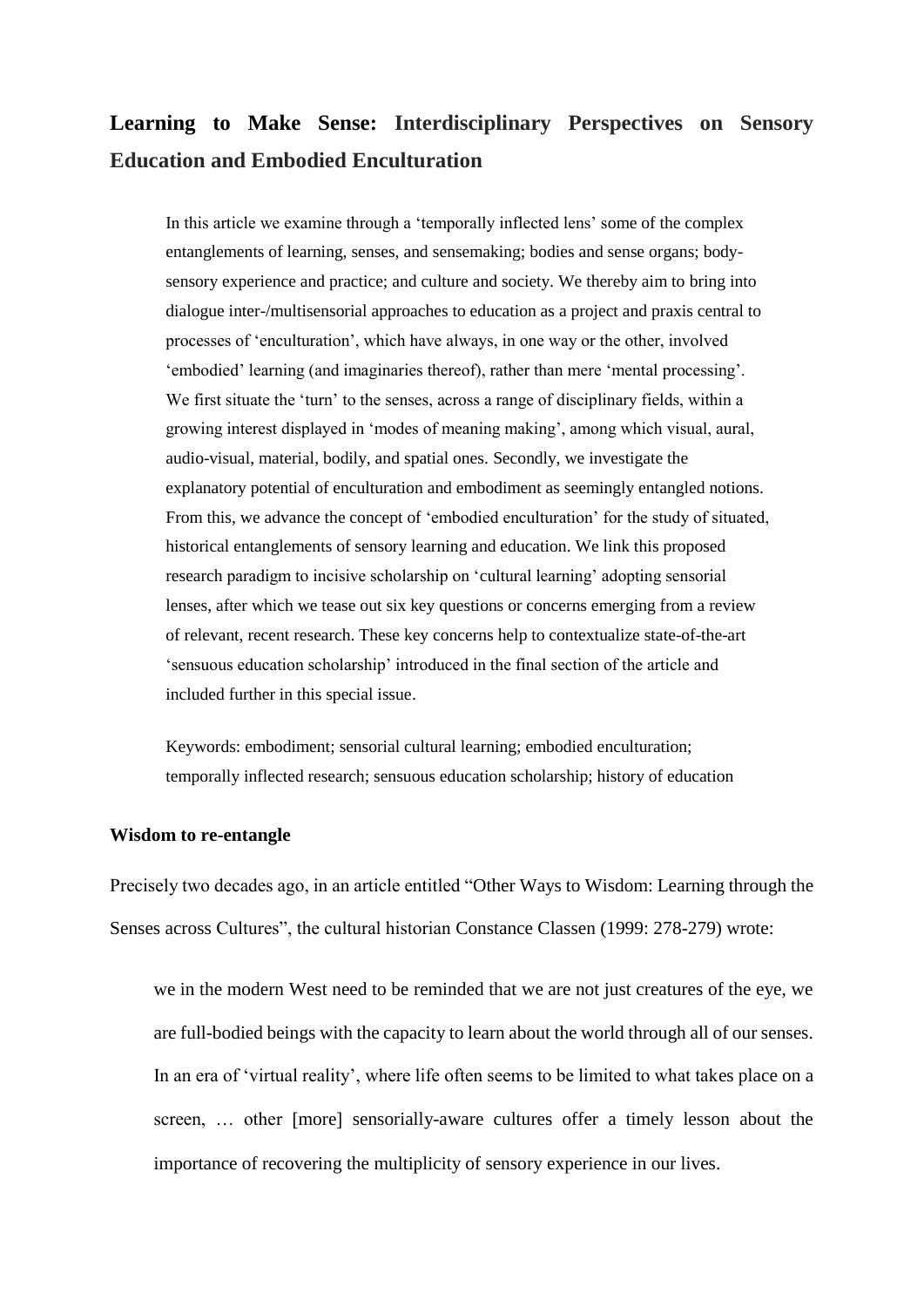More recently the anthropologist Rupert Cox noted "our senses are specific to their historical conditions and subject to change," or in other words, there are "historical and cultural dimensions ... [to] sensory experience" (Cox, 2018: 5411). Read through each other, the articles in this special issue offer a window onto the complex entanglements of learning, senses, and sensemaking; bodies and sense organs; body-sensory experience and practice; and culture and history – to highlight just some of the tangles to be unraveled and re-enmeshed here.

In what follows, we aim to bring into dialogue inter-/multisensorial approaches to education as a project and praxis central to processes of 'enculturation', which have always involved 'embodied' learning and imaginaries thereof, rather than mere 'mental processing'.<sup>1</sup> While studies in neuro- and biosciences and cognitive psychology have, of late, become more attentive to 'bodily' and 'relational' dimensions at the heart of sensemaking, they still tend to reduce sensory learning to information processing, and focus on neuronal networks (Sullivan, Wilson, Ravel and Moury 2015). More complex processes and more broadly embedded practices implicating the senses are often factored out, so their analyses remain disembodied, a-cultural and ahistorical. Insofar, moreover, as studies in psychology and natural sciences include historical overviews of work on sensory learning and sensemaking, they tend to look inwards at similarly insular strands of literature (e.g., Wilson and Stevenson 2006). Here, we expressly advocate historically informed, interdisciplinary perspectives on sensory learning and education, embodied enculturation, and sensemaking.

#### **Turning to the senses**

In the history of education, among other fields, scholars have increasingly come to focus on analyzing the visual, aural, audiovisual, bodily, material, spatial, edible, and multimodal world(s) of education (e.g., Grosvenor, Lawn and Rousmaniere 1999; Grosvenor and Lawn 2001; Burke 2005; Lawn and Grosvenor 2005; Mietzner et al. 2005; Burke, 2007; Burke, Cunningham and Grosvenor 2010; Van Gorp and Warmington 2011; Priem, König and Casale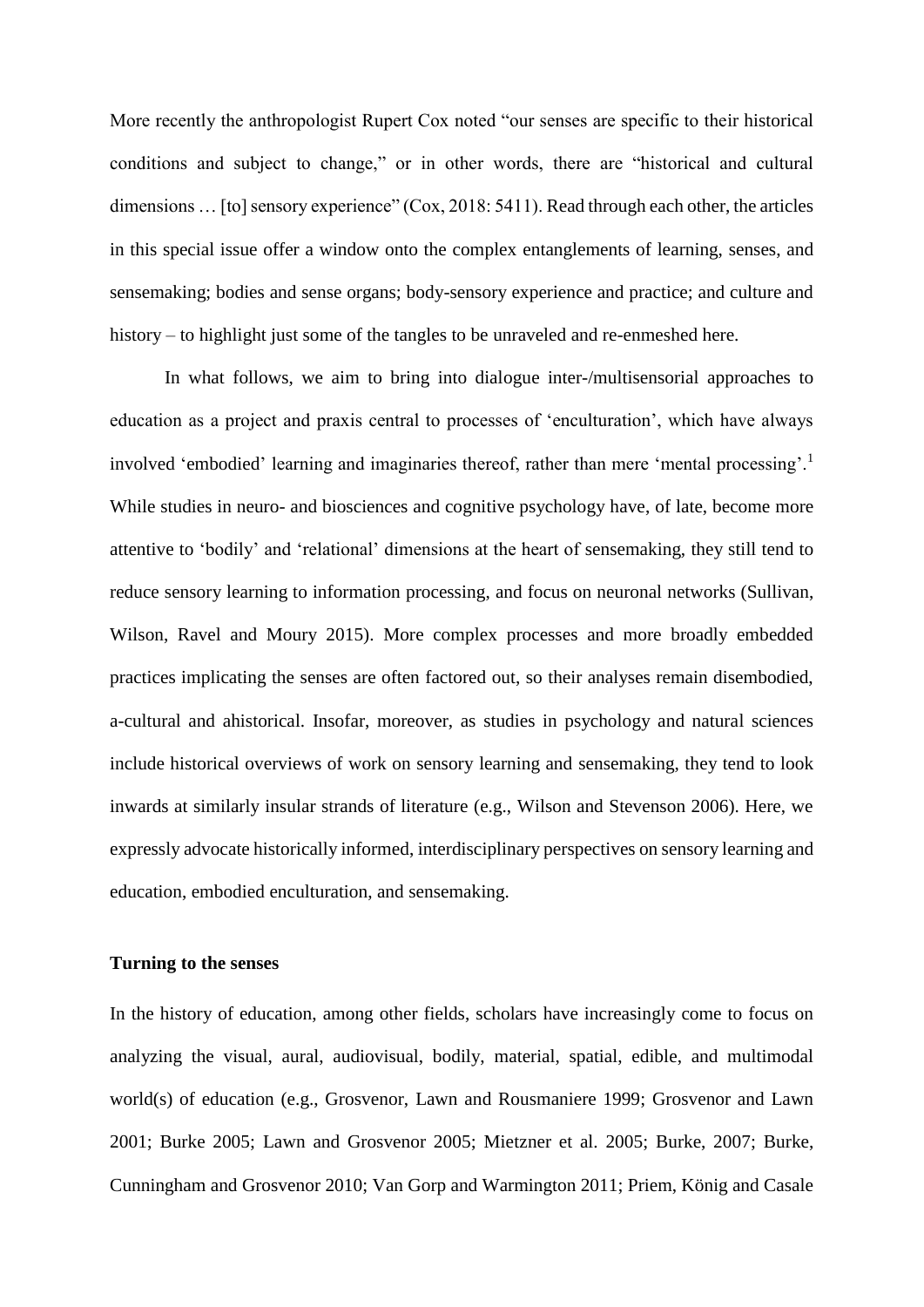2012; Thyssen and Priem 2013; Goodman 2017a; Rousmaniere and Sobe 2018). Yet, while senses have always played a role in education, if in different forms depending on place, time and sociocultural context, and historical examples of sense-based educationalization<sup>2</sup> and ensuing pedagogical interventions abound, not least in relation to disabilities (e.g. Devlieger et al. 2008; Verstraete 2009; Tijsseling 2010; Verstraete and Söderfeldt 2014; Verstraete and Hoegaerts 2017), historians of education have only recently started to explore educational pasts and presents explicitly through 'sensory history' lenses (e.g., Burke 2010; Burke and Grosvenor 2011; Landahl 2011; McCulloch 2011; Grosvenor 2012; Priem 2016; Priem and Herman 2017; Goodman 2017b,c; Verstraete and Hoegaerts 2017; Burke 2018; Hoegaerts 2019). Some have thereby approached the senses as "mediating between mind and body, idea and object, and self and environment" (Grosvenor 2012: 686), mindful "that the sensorium of the West is a 'historical formation'" and that the "'number and order of the senses are fixed by custom and tradition, not by nature"  $(Id.: 676).$ <sup>3</sup> Others, such as Priem  $(2014)$ , with reference to the work of Hans Ulrich Gumbrecht, have used the notion of 'presence' to suggest sensory experiences in education may be of a premediated nature, subject to *a posteriori* processing, interpretation, and transformation (in relation to 'affect' in this context, see also Goodman and Anderson-Faithful 2019). These positions reflect wider, ongoing debates on senses and sensemaking and body-sensory and cultural learning.

### **Embodied enculturation**

Our interest here is in the explanatory potential of 'enculturation' and 'embodiment', two seemingly entangled notions. To begin with the latter, for Strahtern and Stewart (2011, 389), embodiment "refers to patterns of behavior inscribed on the body or enacted by people that find their expression in bodily forms". Understood thus – as an end result of 'enfolding into' the body (Ingold 2011) rather than the process of being immersed in sensory practice itself – embodiment emerges as the mirror concept of sensory enculturation, if conceptualized as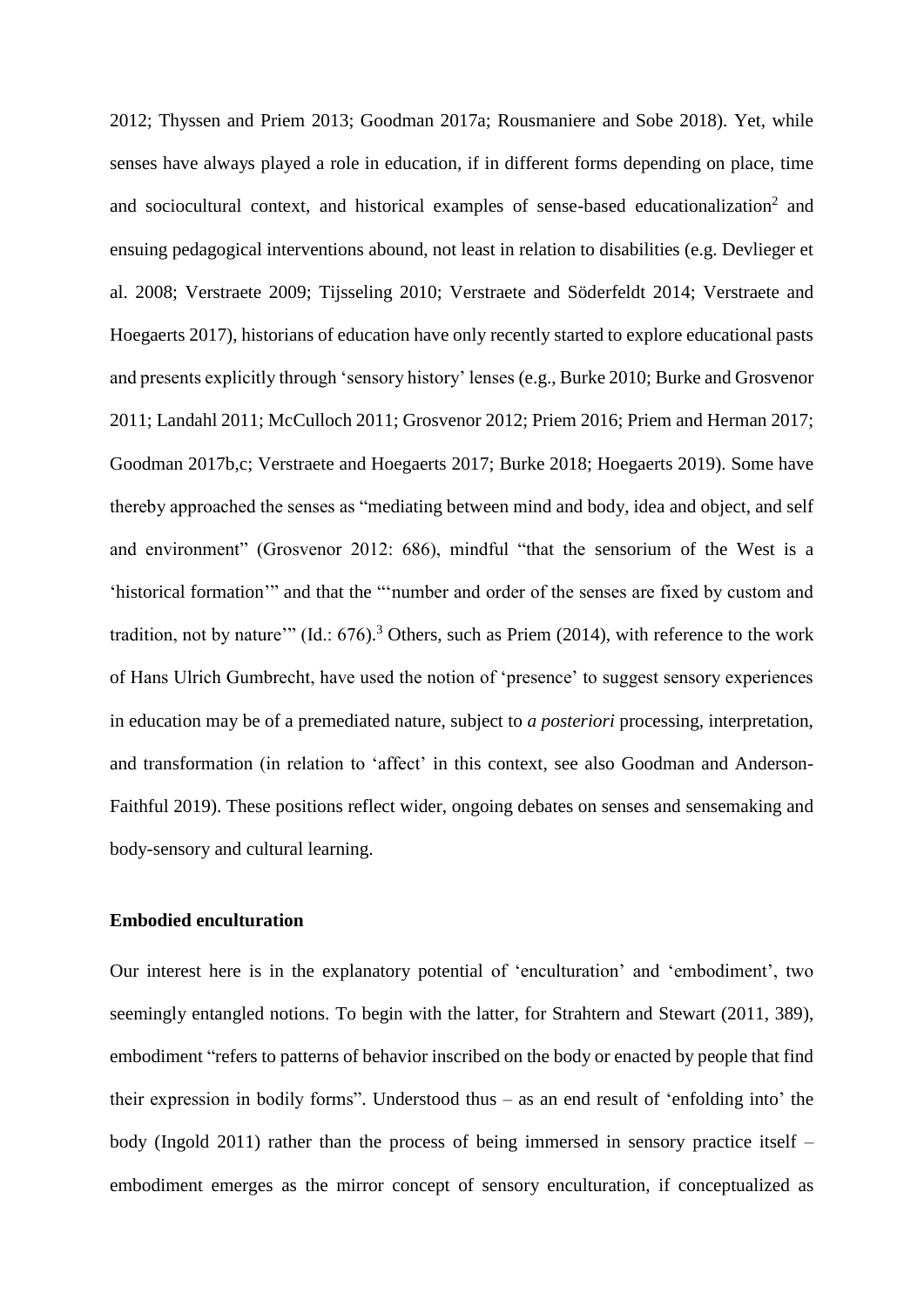"collective forms of sense experience" subject to what Salter (2018: 95, 87), with reference to Bernhard Siegert's concept of 'cultural technics', has termed "the processes by which signs, technologies, modes of communication, and practices solidify and stabilize into specific cultural forms". Here, we rather espouse an unequivocally dynamic concept of embodied enculturation as an iterative emerging and morphing of forms and senses of belonging through body-sensory experiences and practices and *vice versa*.

The concept of 'embodied enculturation' (or 'enculturated embodiment') is well suited for the study of situated, historical entanglements of sensory learning and education. It complements and extends the paradigm of 'embodiment' proposed by Thomas J. Csordas in the 1990s. Tracing back early concepts of embodiment to the French sociologists Marcel Mauss (1936 1973) and Pierre Bourdieu (e.g. 1977) and their compatriot, phenomenological philosopher Maurice Merleau-Ponty ([1945] 1962), Csordas (1990: 5) argued that the embodiment paradigm could be "elaborated for the study of culture and the self", if one saw the situated body not as "an *object* to be studied in relation to culture" but as "the *subject* of culture, or  $(...)$  the existential ground of culture [and self]". His work exemplifies the kind of scholarship that, according to Cox (2018: 5412) "has recognized the need to look 'beyond the body proper', by making (…) corporeality a condition of human existence", based on "the notion that the act of knowing is embodied". Historians of education like Mona Gleason have likewise pointed to the benefits of embodiment as metaphor, matter and method alike, "associated' as it is "with bodies as they are made, re-made, and experienced through and within social relations" (2018: 8). Drawn partly from the work of Judith Butler, Gleason's definition echoes that of the feminist physics theorist Karen Barad (2007, 158) who has con/figured embodiment as "co-constituted through … boundary-making practices." Barad's approach, in turn, builds on the work of Donna Haraway, for whom embodiment "'is about significant prosthesis' … bodies in the making (…) never separate from their apparatuses of bodily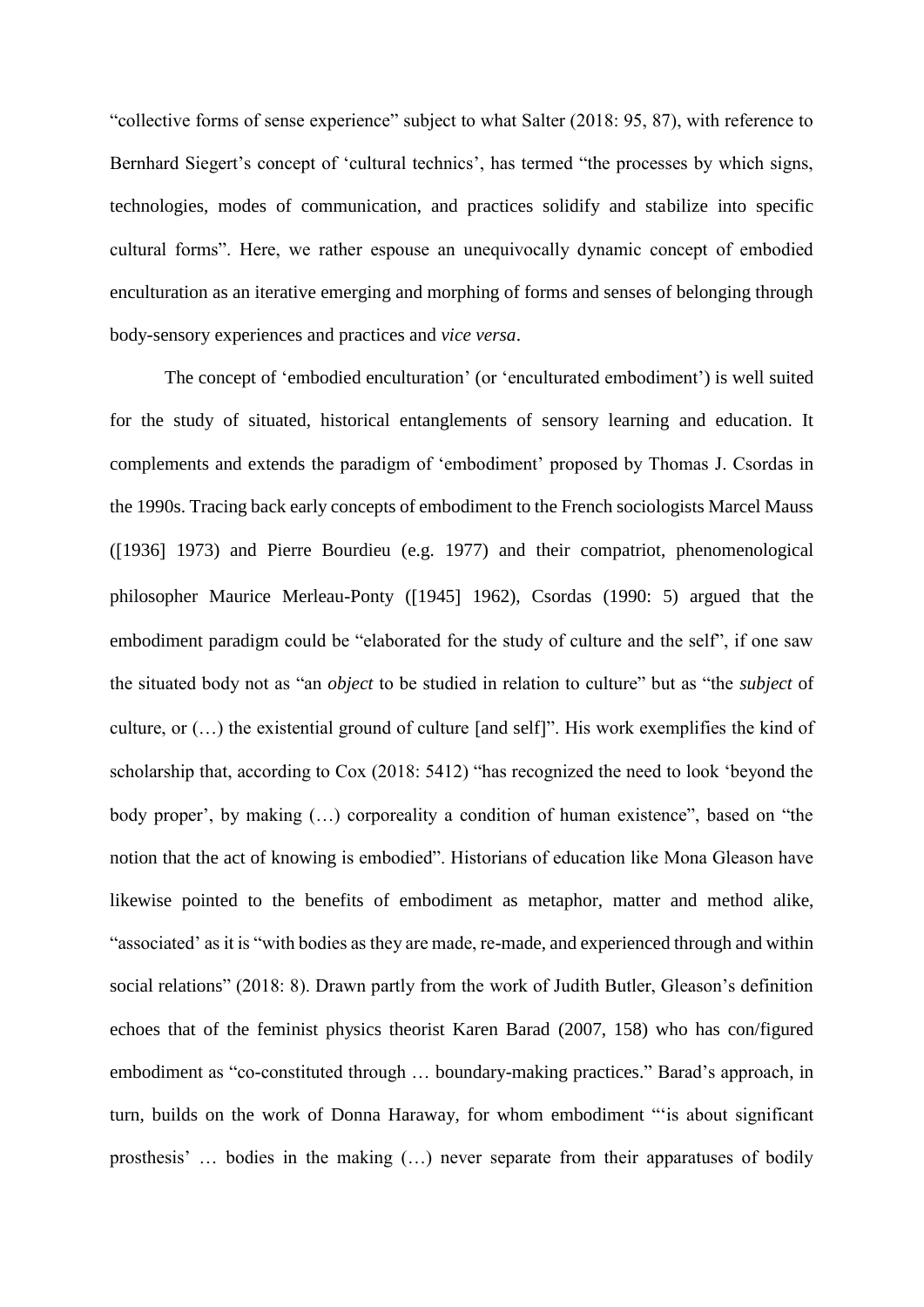production". Barad understands both these (human/non-human) bodies and apparatuses to be co-emerging as natural-cultural. Such co-emerging, then, is implied in our conception of embodied enculturation, to which 'sensorial cultural learning' is key.

#### **Sensorial cultural learning**

In a programmatic article on 'cultural learning', Myers and Grosvenor (2014, 5) citing Ken Jones, have teased out 'inward-' and 'outward'-directed dimensions to this concept and the agendas grafted on it, comprising "language, rituals, discourses, ideologies, myths and all kinds of systems of signification", as well as the "states of subjectivity that these practices embody". From Myers and Grosvenor's analysis, cultural learning emerges as a phenomenon that "pertains to processes of meaning making and to the manner[s] in which individuals and groups use available resources for the purposes of establishing identity and social being" (Id.). Grosvenor and Pataki (2017: 248, 249) have further explored the "fundamental connection" between children's learning and culture as an "experience of learning through and about culture" based on a number of entangled "critical case studies of possibilities" which, as they show, center on "a belief in the transformative power of education through art and the education of the senses". While bodies and senses do feature in some of the studies cited, the latter's distinct historical configurations, roles, and workings as part and parcel of cultural learning have hitherto escaped sustained scholarly attention. Nor has the issue of the ways in which – through sensorial cultural learning – people of various ages, walks of life and provenance have come to be "embodied as gendered, classed, raced and sexualized subjects" (Rousmaniere and Sobe, 2018: 1) received the attention it deserves.

Six questions have informed 'temporally inflected' research in sensory education and embodied enculturation to date; reviewing the relevant literature will help contextualize the arguments in the articles that comprise this special issue, on which more presently.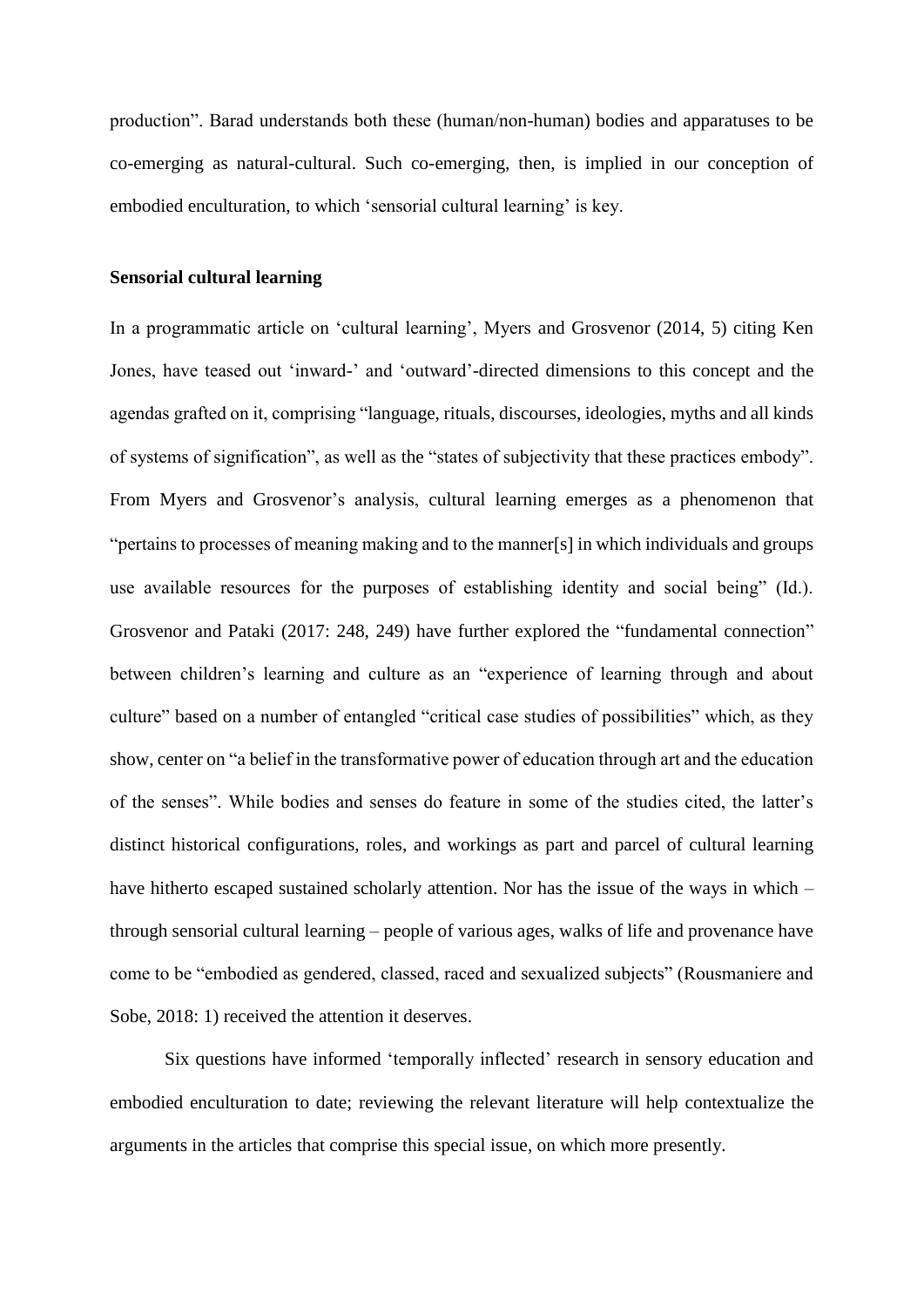First, what value has been attached over time in different contexts to particular senses and their command, separately or together? Thus far, Ian Grosvenor (2012) has perhaps most explicitly addressed this question while reflecting on a sensory historiography of the future. Thisimagined historiography explores how sensory taxonomies coagulated in the Modern West (which qualitatively differentiate between higher and lower senses as part of a symbolically balanced body with five extremities) did not map smoothly onto non-Western sensory systems. Educational scholarship adopting historical perspectives has only begun to explore how non-Western, pre-Modern, and alternative conceptualizations of the sensorium and children's experiences have made for specific sensory learning and sensemaking. Von Hoffmann's and Thyssen's research presented here offer modest contributions in this respect.

Secondly, what roles have specific senses come to play in processes of enculturation and what functions has 'education' fulfilled in sense-making processes accompanying such trajectories of sensorial cultural belonging? Joakim Landahl's (2011) research on changing sensory regimes of formal schooling and gradual shifts in the importance attached to vision and audition in this context exemplifies how historians of education have so far engaged with such issues. Catherine Burke's work on light as metaphor and materiality (included in Lawn and Grosvenor 2005), school canteens and uniforms as part of embodied education (Burke 2005, 2007), and various body parts involved in pointing, gesturing, self-comforting, walking, kicking, dancing, etc. (included in Van Gorp and Warmington 2011; Burke 2018) as central to regular, progressive as well as anarchist projects of schooling has likewise gone some way towards revealing the disciplinary as well as subversive roles such senses as 'sight', 'taste' and 'touch' have come to play. Josephine Hoegaerts, having explored, together with Pieter Verstraete, sound as bound up with silence, just recently has leant her ear to a deeper analysis of the cultural work implicated in gendered 'ensounding' and vocalization as embodied in nineteenth-century pedagogies (Hoegaerts 2019; see also Goodman 2017b).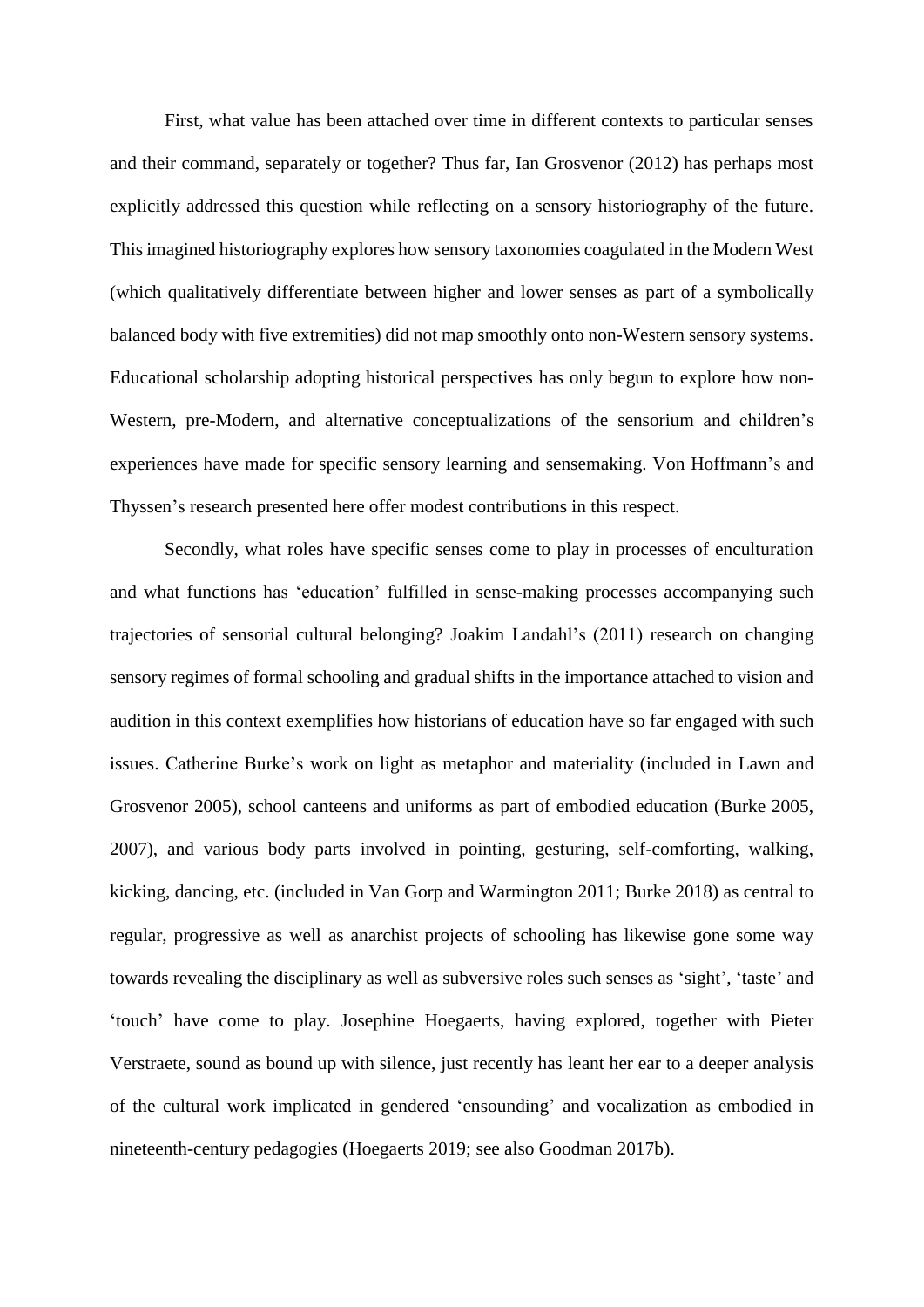Thirdly, what reductionary and/or comprehensive shapes has sensemaking concretely assumed in educative practices of embodied enculturation and to what effect? Among those having investigated how 'attention' has come to be universalized and directed in whole-bodily ways in the modern school, if at times uni-sensorially framed (for instance through the lens of 'touch' in Montessori's theory and pedagogy) is Noah Sobe (2004), who has shown that such education of attention helped produce the 'absorbed' child as 'a whole' commanding her/his own 'attraction' to sensory objects. Others (e.g. Thyssen and Priem 2013) have showcased a range of projects (from murals to traveling exhibitions) that were educative and emotive due to converging modes of meaning-making (engaging, however, above all sight and touch and only 'by association' other senses).

Fourthly, to what extent and in what ways have 'others' and 'selves' been imagined or produced along sensorial lines? In response to such questions, several history of education scholars have ventured into processes of 'othering' relating to different disabilities (Devlieger et al. 2008; Verstraete and Hoegaerts 2017), and/or along the lines of gender (e.g. Goodman 2017b,c; Hoegaerts 2019), class (e.g. McCulloch 2011), and race/ethnicity (e.g. Grosvenor 2012). Such work has added significantly to our knowledge of how various regional, national, imperial and colonial subjects became intelligible ('sensible') in multi-directional and sensorial ways.

Fifthly, to what degree and in what ways has scholarship operated along particular, singular sensorial lines or shown itself to be truly sensuous (Stoller 1997), recognizing that sensing, sensemaking, and related education including learning are multi-/intersensorial and multimodal/multimedia? Grosvenor (2012) has suggested that historians of education's work, mirroring scholarship more widely, instead of allowing alternative sensory paradigms to break through the dominant Western sensorium, has proceeded to explore one by one, from 'higher' to 'lower', the supposed five senses. At the same time, he has pointed to increased awareness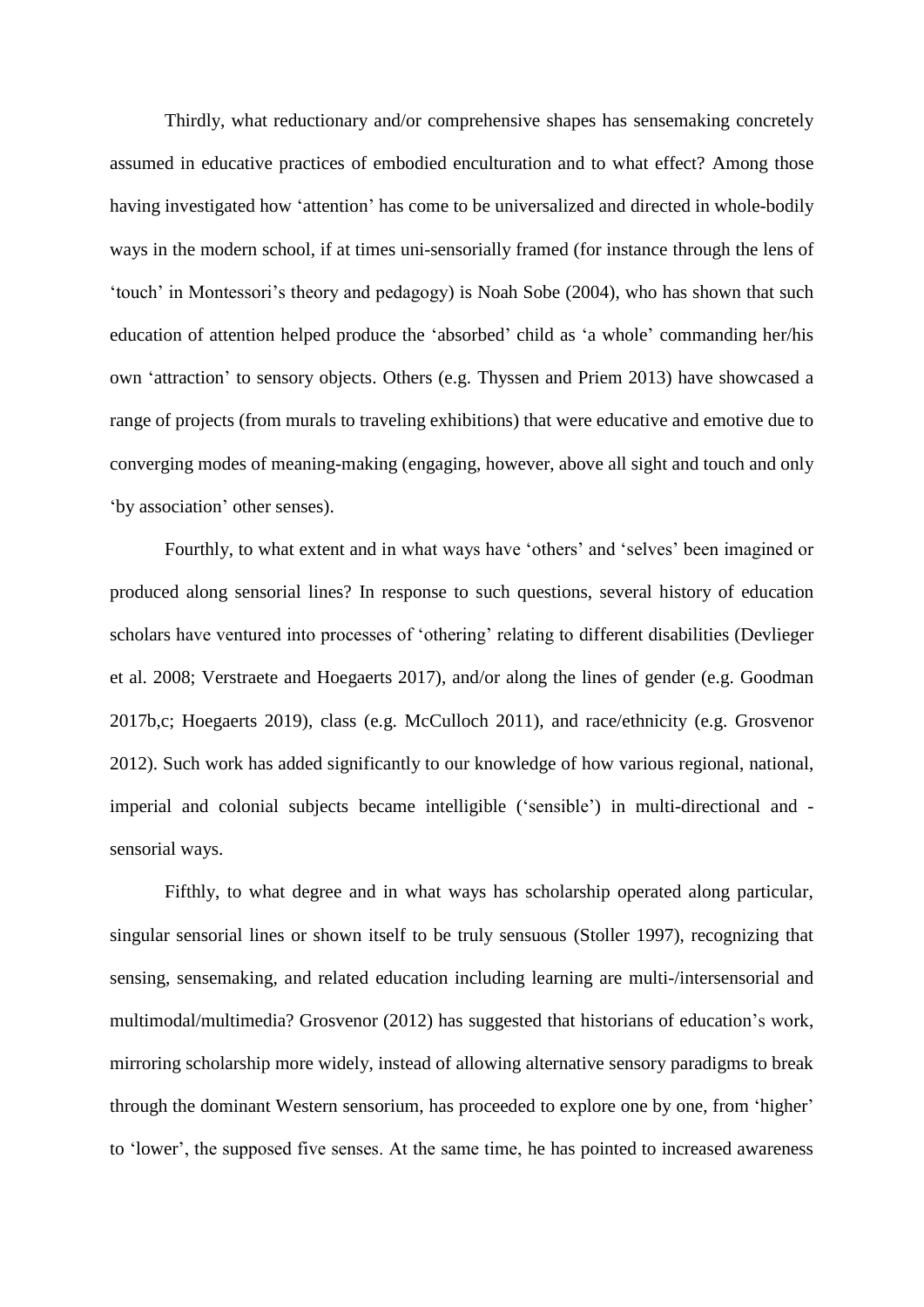even among historians of education of the refracted nature of each of these as they 'dissolve' into a 'panoply' of 'senses' of their own, including for instance pain, balance, and kinesthesia. Burke's research trajectory from exploration of the 'everyday' beyond visual disembodiment (Burke 2001) to analysis of food consumption, involvement of hands in teaching and learning (see Van Gorp and Warmington 2011) and educative work around feet in, out and towards school (Burke 2018) exemplifies to some extent increasingly sensuous scholarship conducted whether or not through the prism of separate senses.

Finally, how should scholars proceed to unveil traces of the senses and their uses in historical and contemporary sources or research data? Also in this area, much work has been done, for instance based on images partly from auto- and classroom-biographical perspectives (Grosvenor, Lawn and Rousmaniere 1999), 'materialities' of schooling (Lawn and Grosvenor 2005; Priem, König, and Casale, 2012), preserved objects and recordings of commemoration and lived sensory memory making entangling materials, places and times (Goodman 2017b), with concern for digital aspects of sensemaking as well as the importance of remaining 'in touch' with the physicality of archives and other remnants of pasts present (Grosvenor 2012).

We hold that these questions and issues are topical, not only for historians of education like ourselves but anyone working in the broad interdisciplinary field of 'sensory studies'. Indeed, learning – and education more generally – have typically been subsumed under 'socialization', 'enculturation', 'appropriation' and 'incorporation'. Yet 'education',<sup>4</sup> as a project and practice adopting the most diverse forms across infinitely varied sites of learning (formal and informal ones) historically has not just aimed at 'introducing into' but at least as much at 'leading out of'. While some sensory studies scholars (e.g. Classen 1999) have shown a propensity towards 'tuning into' temporal variations of concepts of body-sensory education and learning materialized across different sociocultural contexts, more remains to done. New 'sensuous education scholarship' featured in this special issue thus contributes to filling a gap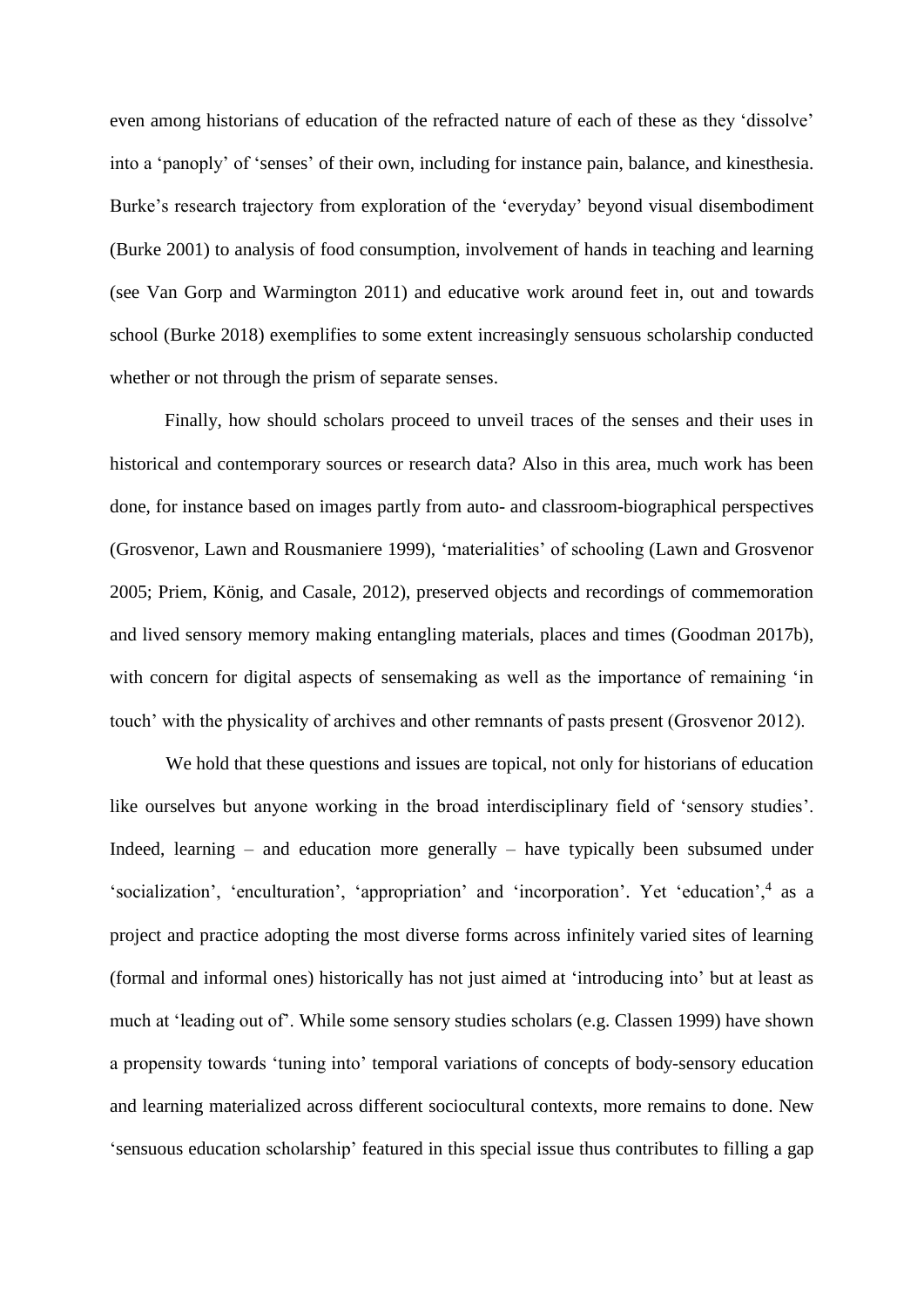in terms of the fine-grained accounts they offer of changed (and changing) entanglements of place, time, material, people (of various ages and provenance) and goals, methods, processes of culturally meaningful sensory education and embodied learning.

#### **Sensuous education scholarship**

Viktoria von Hoffmann (e.g. 2016) adds to the existing scholarship on sensory education by venturing into 'taste' in contexts of formal as well as informal education in the early modern period. Commonly associated with gluttony, taste is revealed as ambiguous – for instance, connected in Antiquity to tactility, lower body functions and regions, intemperance, and animality, and in later Christian and (gendered) medical and lay thought to pleasure, sensuality, and lust. Analyzing emblem and conduct books she traces the profound impact of these constructions on educational practice, beyond notions of incremental civilization. The education of 'taste', moral as much as physical, came to involve kinaesthetic, olfactory and visual aspects alongside gustatory ones over which children and adults, each in distinct ways had to acquire control. Learning to make sense thereby entailed command of the 'unwritten', recourse to the 'spoken', display of a 'feel' for taste, and masking of the 'learnt' itself.

Like von Hoffmann, Silvy Chakkalakal explores the early modern period based on textual-visual sources. From an ethnological perspective (see also Chakkalakal 2014), she entangles concepts of 'the' child, experience, education, and 'anthropologization' of the senses, particularly through an analysis of Friedrich Justin Bertuch's *Picture Book for Children*. She shows how the latter work embodied a shift towards thinking about making experience through images wherein cognition was imagined to require body-sensory imprinting. 'The' child, then, represented 'others' generally, symbolizing 'primitive', sensualistic comprehension that required consolidation of perceptions for 'mature' reason viewed as embodied by a male, white middle-class European 'self' to unfold. Chakkalakal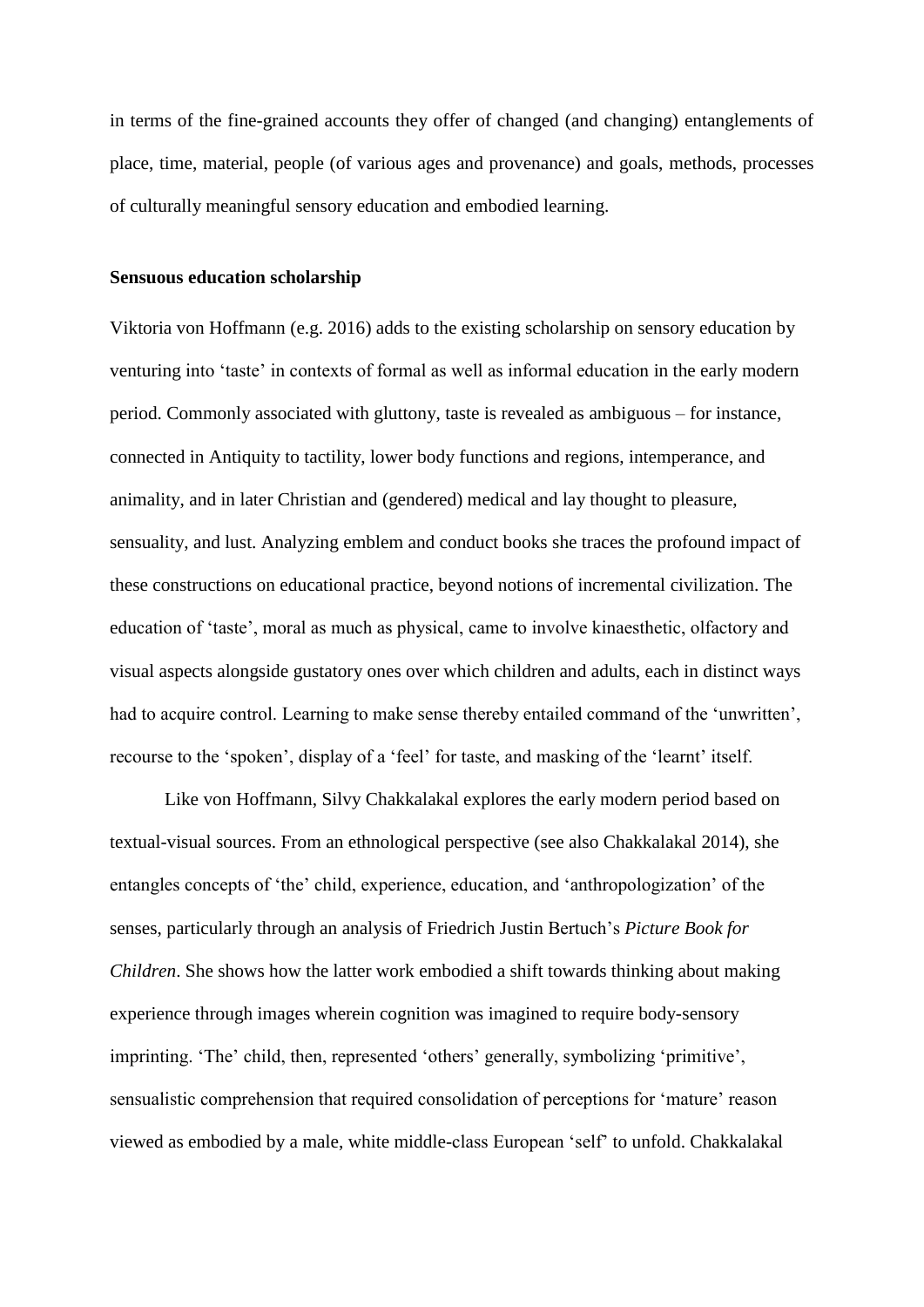links sensory methods used by Bertuch to debates on vitalism and epigenesis and re/figures his *Picture Book* materials as social agents performing life and vitalization.

Visual materials treated as multisensory also feature centrally in Geert Thyssen's work on late nineteenth to twentieth-century health and outdoor education initiatives (e.g., Thyssen 2018). As in von Hoffmann's and Chakkalakal's analyses of 'taste' and 'experience', from his research 'smell' emerges as physical-symbolical. Thyssen analyzes scent 'diffractively' as belonging to '(a) sensed world(s)' in which it has come to work educationally through 'situated, embodied movements and practices'. In the Belgian and Luxembourg contexts explored here, smell proved to 'matter' atmospherically, initially still being linked to children's very physiologies, but also through hygiene practices, object lessons and nonformal nutrition education aimed, in class-, gender- and ethnicity-inflected ways, at developing (white middle class) senses of morality, aesthetics, and 'belonging' more generally. Thyssen advances the concept of 'sensuous childhoods' to illuminate how particular target groups, along the lines of physical or mental ability, age, class, and/or ethnicity have come to be imagined as in need of explicitly sensorial education (and 'infantilized' in the process). The concept may have broader purchase as, for instance, it is mainly in 'early childhood education' that, with reference to historical figure from Erasmus to Comenius, Rousseau to Pestalozzi, and from Fröbel to Montessori and Steiner, it is centered on the benefits of 'learning through all the senses' (cf. Cousins and Cunnah 2018). Sometimes this seems based on long-criticized Montessorian or Piagetian notions of 'planes' or 'stages' of development of which 'sensorimotor' ones are situated in a universalized early childhood. 'Neurorelational' evidence (Lebedeva 2015), then, is increasingly invoked to point to 'sensitive' periods amenable to intervention, as if body-sensory learning were less important in later years. Herein lies one of the dangers of nurturing 'sensuous childhoods'.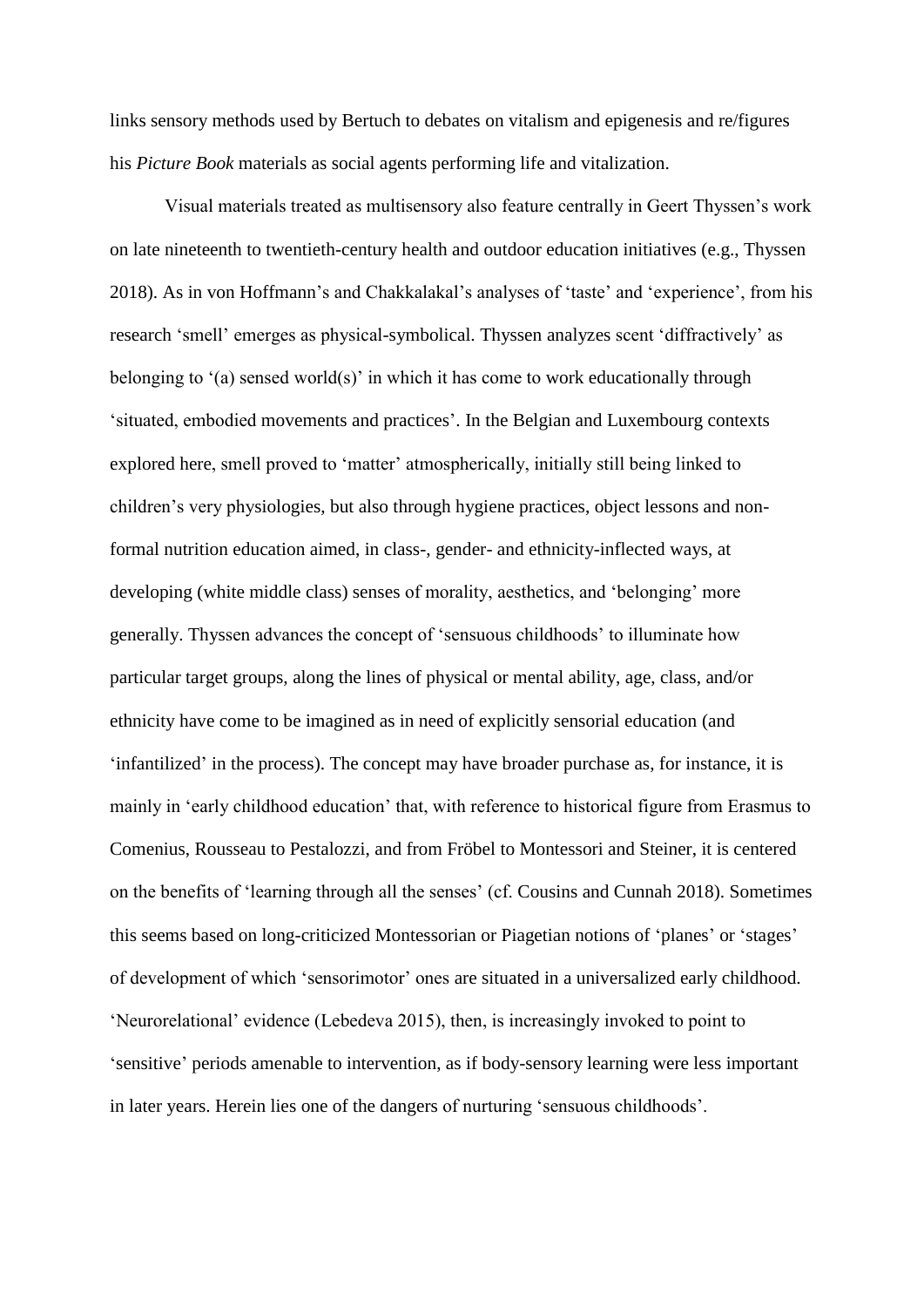With Joakim Landahl's study, the focus of attention shifts to formal contexts of schooling, particularly changing 'teaching technologies' in classrooms in Sweden throughout the nineteenth century. Having previously analyzed 'sound' and 'silence' (Landahl 2011) in the transition from monitorial to teacher-led education, here Landahl adds 'sight' to the mix. He studies teaching manuals and school memoirs to understand educational change in sensorial terms, for example new instruction methods creating new conditions for how senses work in a classroom. Landahl points to movement, gesture, and positioning as key to changed 'visual-aural' regimes of power effectuating new 'synoptical' relations between pupils and teachers (relations of authority, but equally of resistance and affinity) beyond the 'panoptical.'. "[N]ew norms for how to look and listen in the classroom" thus inform even "current attempts at restoring the active teacher".

Like Landahl, Catherine Burke centers on formal contexts of schooling and examines imagined 'movement' and positioning but also 'touch' and 'reach', particularly on the part of children from a postwar British (and to some extent North American) design education perspective. Having recently explored feet, footwear and 'footwork' as aspects of 'being alive' in the modern school (Burke 2018), here she uses Ministry of Education (later Department of Education) official 'Building Bulletins', written and illustrated mainly by David and Mary Medd (née Crowley) to reveal shared progressive lexicons and planning choices. Making, doing, decision-making, self-expression, and sensory experience (cf. Chakkalakal) are here linked to 'senses of belonging and engagement' envisaged for 'communities of learners'. School could thus be seen as a human body attuned to the bodies of children in processes of 'de-institutionalization'. In interweaving matter, feeling and affect in postwar contexts like this (see also Navaro-Yashin 2012), Burke raises important questions about participation and democratization in present-day schooling internationally.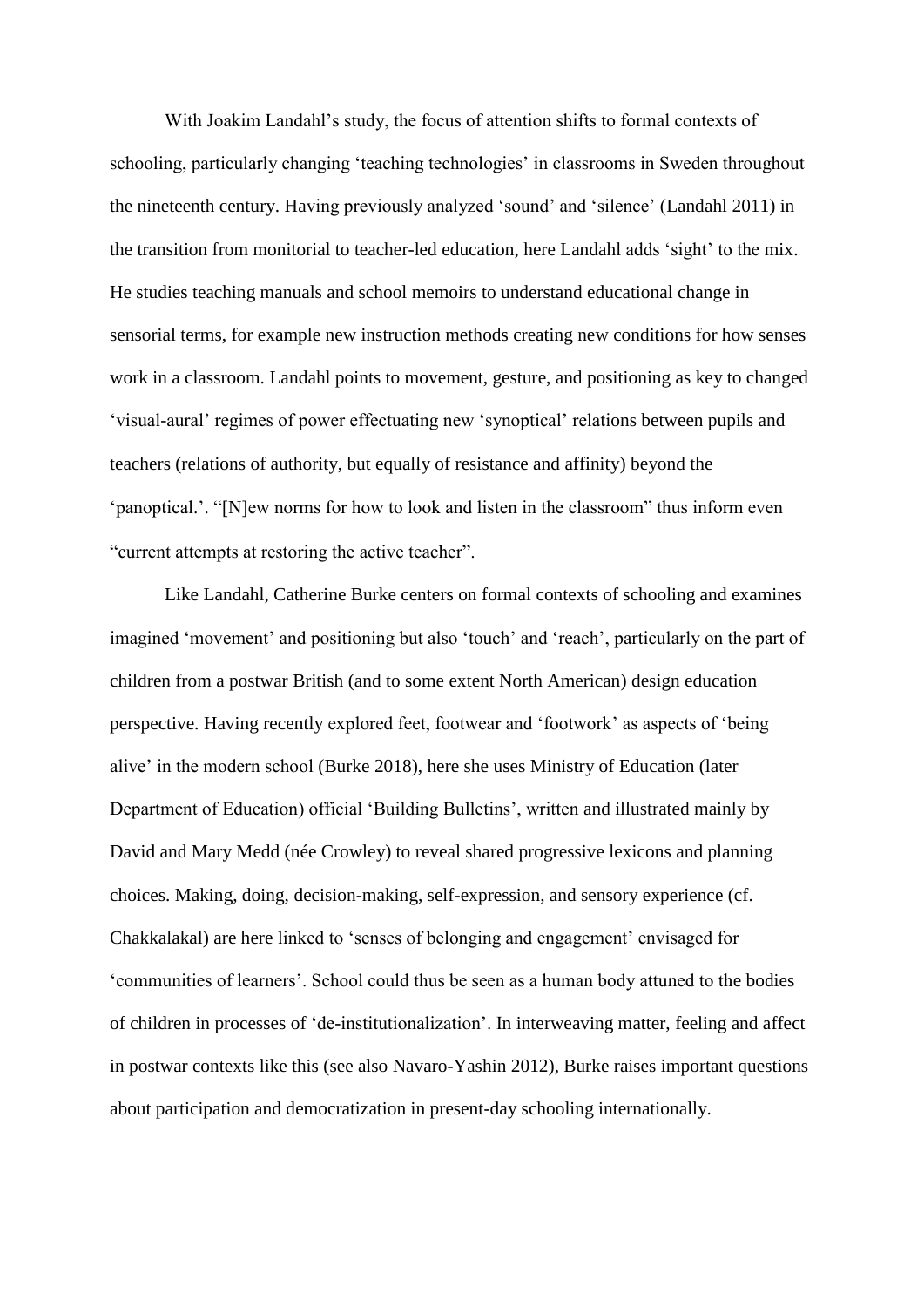More still than Burke, Carey Jewitt and Sara Price, focus on 'touch' and do so in a contemporary informal education context. Their 'multimodal' and 'multisensory' (cf. Jewitt and Leder Mackley 2019; Price and Jewitt 2013) approach to a case study of seven families visiting the current Treasures exhibit at the Cadogan Gallery of the London Natural History Museum includes analysis of digital touch and interactional, family learning. Such collective sensemaking is contextualized historically as part of 'exhibitionary complexes' having come to shape museum interaction and, with it, the value ascribed to haptic and other "situated embodied pathways" to knowing. Beyond seemingly inclusive present-day framings of both, Jewitt and Price analyze precisely how families are able to use touch in a museum for learning experiences. They observe instances of 'active, purposeful' shaping of learning experience by family members in dialogue with each other and an exhibit. Yet, they also find that learning through touch needs 'framing', always subject to appropriation.

Finally, Verstraete's analysis of HIV/AIDS education also touches on informal contexts of collective learning and sensemaking, and to some extent touch, but it is based on different data sources altogether, namely: television adverts and a talk show aired in the early 1990s. His interests are shaped by research on affect and disability (see, e.g. Verstraete and Söderfeldt 2014) and 'sight, sound and silence' (Verstraete and Hoegaerts 2017) as he advocates, and develops, a multi-/intersensorial approach to the history of HIV/AIDS education. Explicitly educational, his concern is with countering dominant discourse regarding HIV/AIDS as a resident alien gradually consuming body\_minds/souls. His writings, like Chakkalakal's and Thyssen's, directs attention to educationalization of the senses shaping conditions of possibility for body-sensory experience. Even more explicitly than Jewitt and Price, he likewise points to implications of informal education (here: HIV/AIDS campaigns) not engaging multiple senses for groups of people thus potentially further 'disabled'.

### **A challenge to conclude**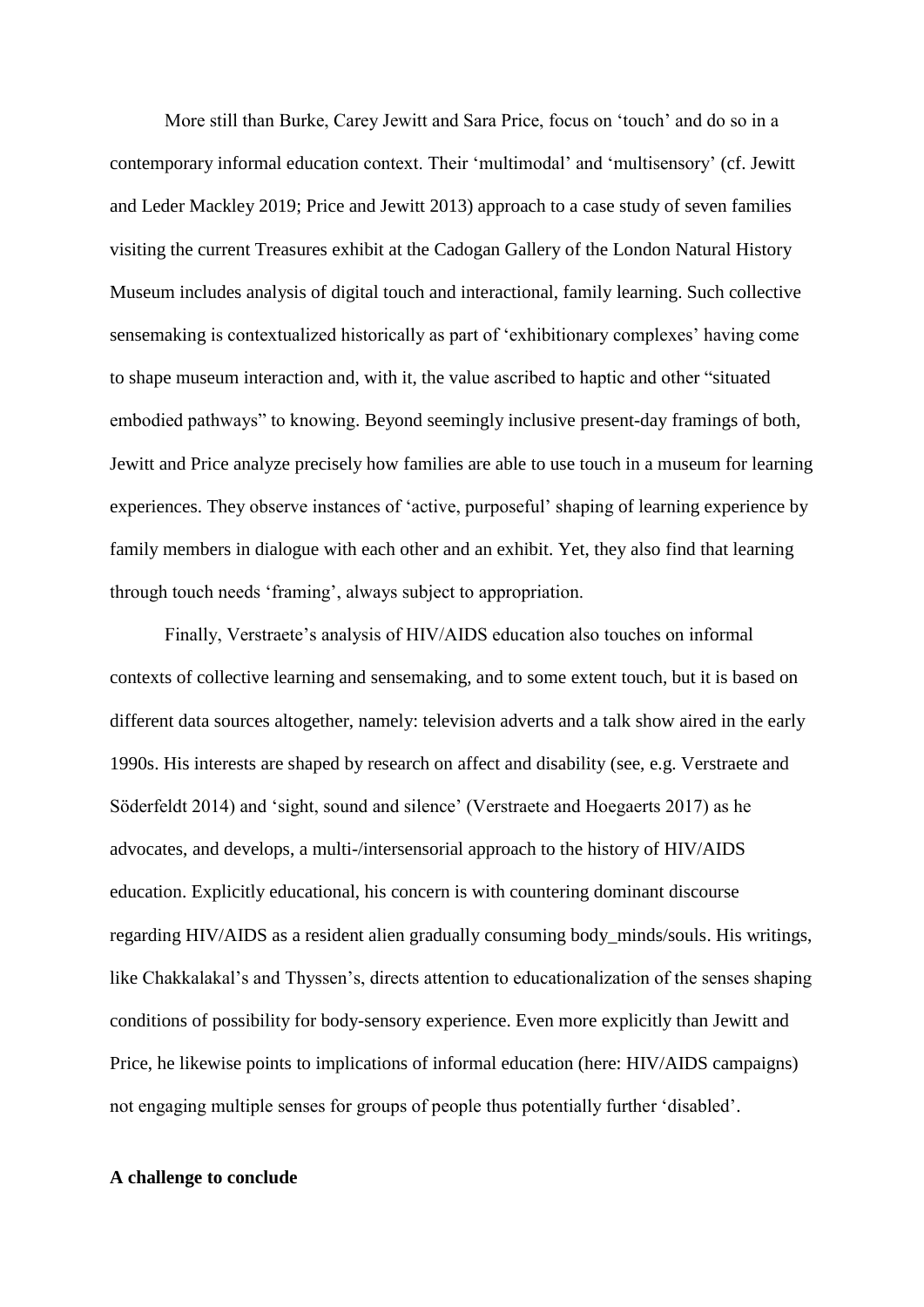To return to Constance Classen's article published twenty years ago, it is undoubtedly so that "the senses are brought into play in the learning process" (1999: 274). Just how this happens, however, as will be clear by now, is far from straightforward. What does it mean to state that "the senses are educated through cultural entities that attribute discursive weight to sensory signs, and how these signs should properly be sensed" (Kettler 2015, 6)? What do such static conceptions reveal in terms of the complex practices and experiences from which the senses, body-sensory learning, and sensemaking emerge across times and places? As the articles in this special issue illustrate, the senses, body-sensory education, and 'embodied enculturation' are movements and practices not bound by place or arrested in time any more than culture or society. The challenge is to remain attuned to their changed and changing entanglement.

#### **Disclosure statement**

The authors confirm that no financial or other benefit has arisen from the direct application of this research.

# **Acknowledgments**

The authors wish to thank Lynn Fendler for providing inspiration for the symposium held at the International Standing Conference on History of Education (ISCHE 37) in Istanbul 2015, which built on a symposium proposal of her own (shared by Karin Priem who is thanked for this) and from which originates the research presented here; David Howes for challenging thoughts and insightful papers exchanged; all peer reviewers for constructive, encouraging suggestions made; and all contributors for their kind patience, as this publication has been four years in the making.

### **References**

Barad, K. 2007. *Meeting the Universe Halfway: Quantum Physics and the Entanglement of Matter and Meaning*. London: Duke University Press.

Bourdieu, P. 1977. *Outline of a Theory of Practice*, trans. R. Nice. Cambridge: Cambridge University Press.

Burke, C. 2001. "Hands-On History: Towards a Critique of the 'Everyday'". *History of*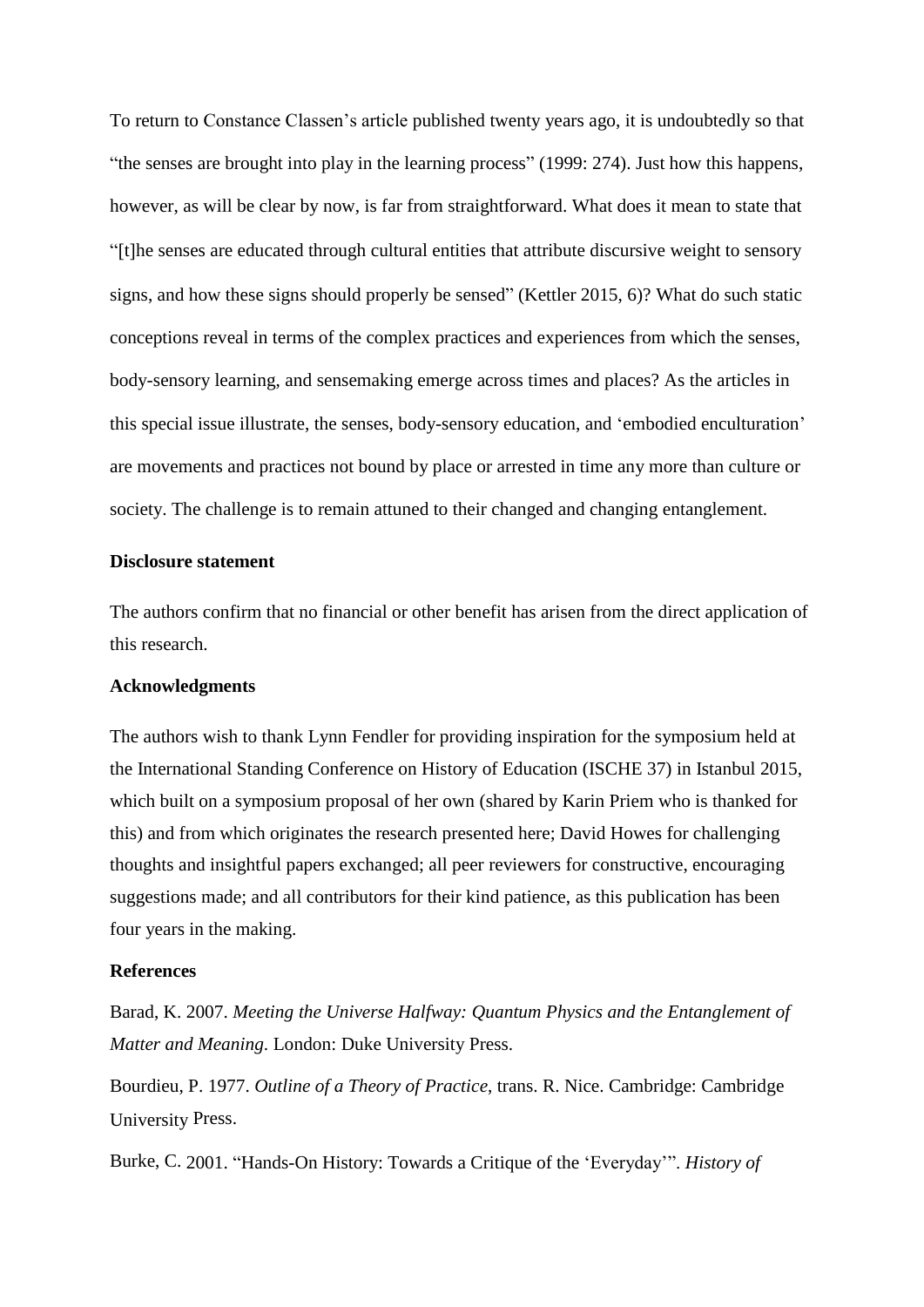*Education* 30 (2): 191-201.

Burke, C. 2005. "Contested Desires: The Edible Landscape of School." *Paedagogica Historica* 41 (4-5): 571-587.

Burke, C., ed. 2007. "The Body of the Schoolchild in the History of Education". Special issue *History of Education* 36 (2): 165-266.

Burke, C. 2010. About Looking: Vision, Transformation, and the Education of the Eye in Discourses of School Renewal Past and Present. *British Educational Research Journal* 36 (1): 65-82.

Burke, C. 2013. *A Life in Education and Architecture: Mary Beaumont Medd*. London: Ashgate.

Burke, C. 2018. "Feet, Footwork, Footwear and 'Being Alive' in the Modern School." *Paedagogica Historica,* 54, Issue 1-2, pp. 32-47. [Special Issue "Education and the Body", eds. Kate Rousmaniere and Noah W. Sobe.]

Burke, C., Cunningham, P. and Grosvenor, I., eds. 2010. "'Putting Education in its Place': Space, Place and Materialities in the History of Education". Special Issue *History of Education* 39 (6).

Burke, C. and Grosvenor, I. 2011. "The Hearing School: An Exploration of Sound and Listening in the Modern School." *Paedagogica Historica* 47 (3): 323-340.

Casini, S. 2017. "Synesthesia, Transformation and Synthesis: Towards a Multi-Sensory Pedagogy of the Image." *The Senses and Society* 12 (1): 1-17.

Chakkalakal, S. 2014. *Die Welt in Bildern: Erfahrung und Evidenz in Friedrich J. Bertuchs "Bilderbuch für Kinder" (1790-1830).* Göttingen: Wallstein.

Classen, C., 1999. "Other Ways to Wisdom: Learning through the Senses across Cultures." *International Review of Education* 45 (3-4): 269-280.

Cox, R. 2018. "Senses, Anthropology of." In *The International Encyclopedia of Anthropology*, Vol.10 ed. H. Callan, 5411-5422. Hoboken, NJ: Wiley.

Csordas, T.J. 1990. "Embodiment as a Paradigm for Anthropology." *Ethos* 18: 5-47.

Cousins, S.B., and Cunnah, W. 2018. *Investigating Emotional, Sensory and Social Learning in Early Years Practice*. London: Routlegde.

Devlieger, P., Grosvenor, I., Simon, F., Van Hove, G., and [Vanobbergen,](https://biblio.ugent.be/person/801001014315) B. 2008.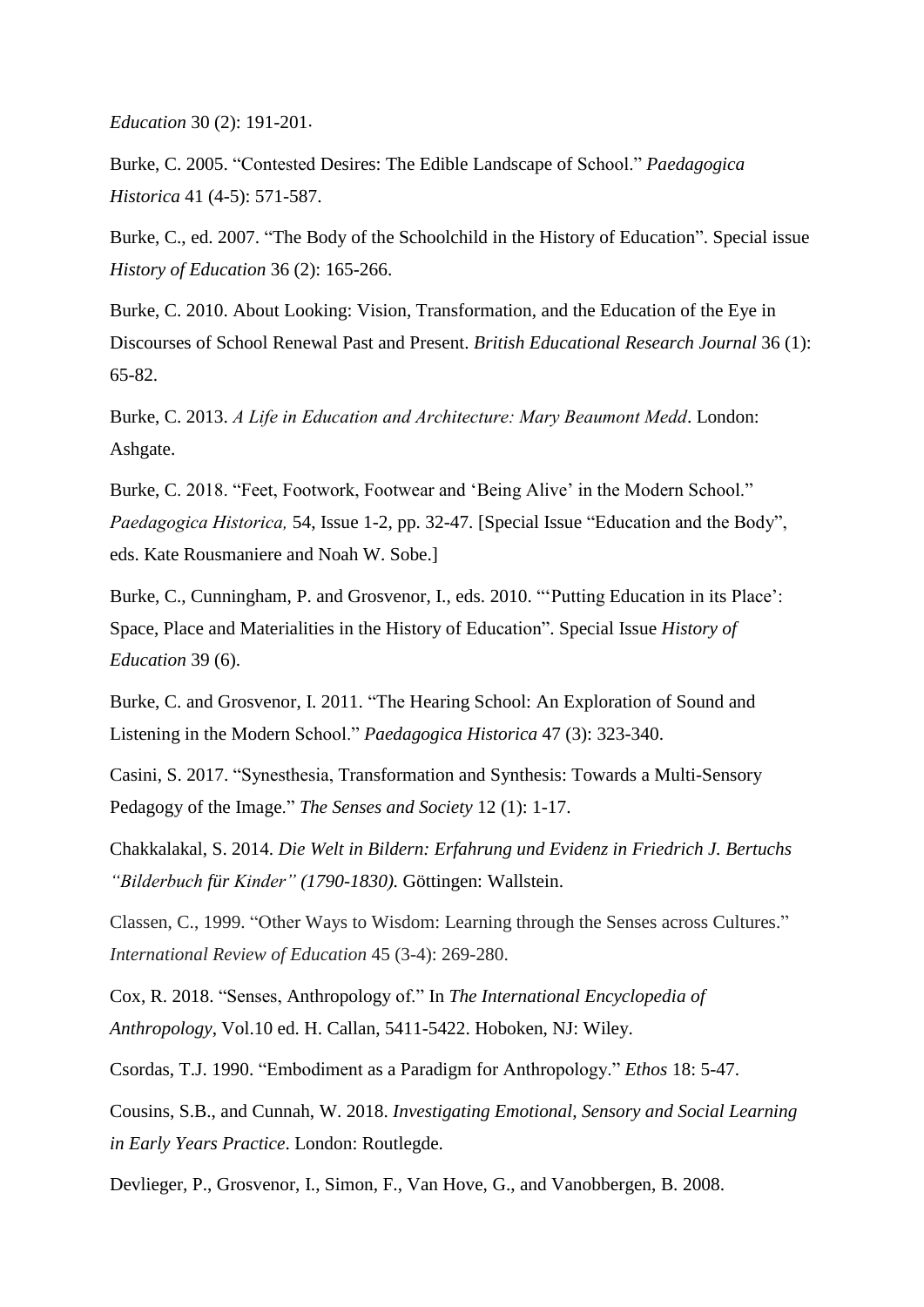"Visualising Disability in the Past." *Paedagogica Historica* 44 (6): 747-760.

Fendler, L. 2012. "The educational problems of aesthetic taste." In *Die Materialität der Erziehung: Kulturelle und soziale Aspekte pädagogischer Objekte*, eds. K. Priem, G.M. König, and R. Casale, 66-80. Weinheim/Basel: Beltz *Zeitschrift für Pädagogik*, Beiheft, 58.

Gleason, M. 2018. "Metaphor, Materiality, and Method: The Central Role of Embodiment in the History of Education." *Paedagogica Historica* 54 (1-2): 4-19

Goodman, J. 2017a. "Circulating Objects and (Vernacular) Cosmopolitan Subjectivities." *Bildungsgeschichte: International Journal for the Historiography of Education* 7 (1): 115- 126.

Goodman, J. 2017b. "Thinking through Sonorities in Histories of Schooling." *Bildungsgeschichte: International Journal for the Historiography of Education* 7 (2): 277- 288.

Goodman, J. 2017c. "Experimenting with Sound and Silence: Sonorous Bodies, Sonic Selves, Acoustic Topographies, and Auditory Histories of Schooling." *Paedagogica Historica* 53 (5): 528-541.

Goodman, J. and Anderson-Faithful, S. 2019. "Turning and Twisting Histories of Women's Education: Matters of Strategy." *Women's History Review*, [https://doi.org/10.1080/09612025.2019.1611120.](https://doi.org/10.1080/09612025.2019.1611120)

Grosvenor, I. 2012. "Back to the Future or towards a Sensory History of Schooling." *History of Education* 41 (5): 675-687.

Grosvenor, I., Lawn, M. and Rousmaniere, K. eds. 1999. *Silences & Images: The Social History of the Classroom*. New York: Peter Lang.

Grosvenor, I., and Lawn, M. 2001. "Ways of Seeing in Education and Schooling: Emerging Historiographies". Special Issue *History of Education* 30 (2): 105-201.

Grosvenor, I. and Pataki, G. 2017. "Learning through Culture: Seeking 'Critical Case Studies of Possibilities' in the History of Education." *Paedagogica Historica* 53 (3): 246-267.

Hoegaerts, J. 2019. "Women's Voices in Educational manuals. The Gendered Sounds of Speech Therapy, Song and Education in Europe c.1830-1900." *Women's History Review*, [https://doi.org/10.1080/09612025.2019.1611125.](https://doi.org/10.1080/09612025.2019.1611125)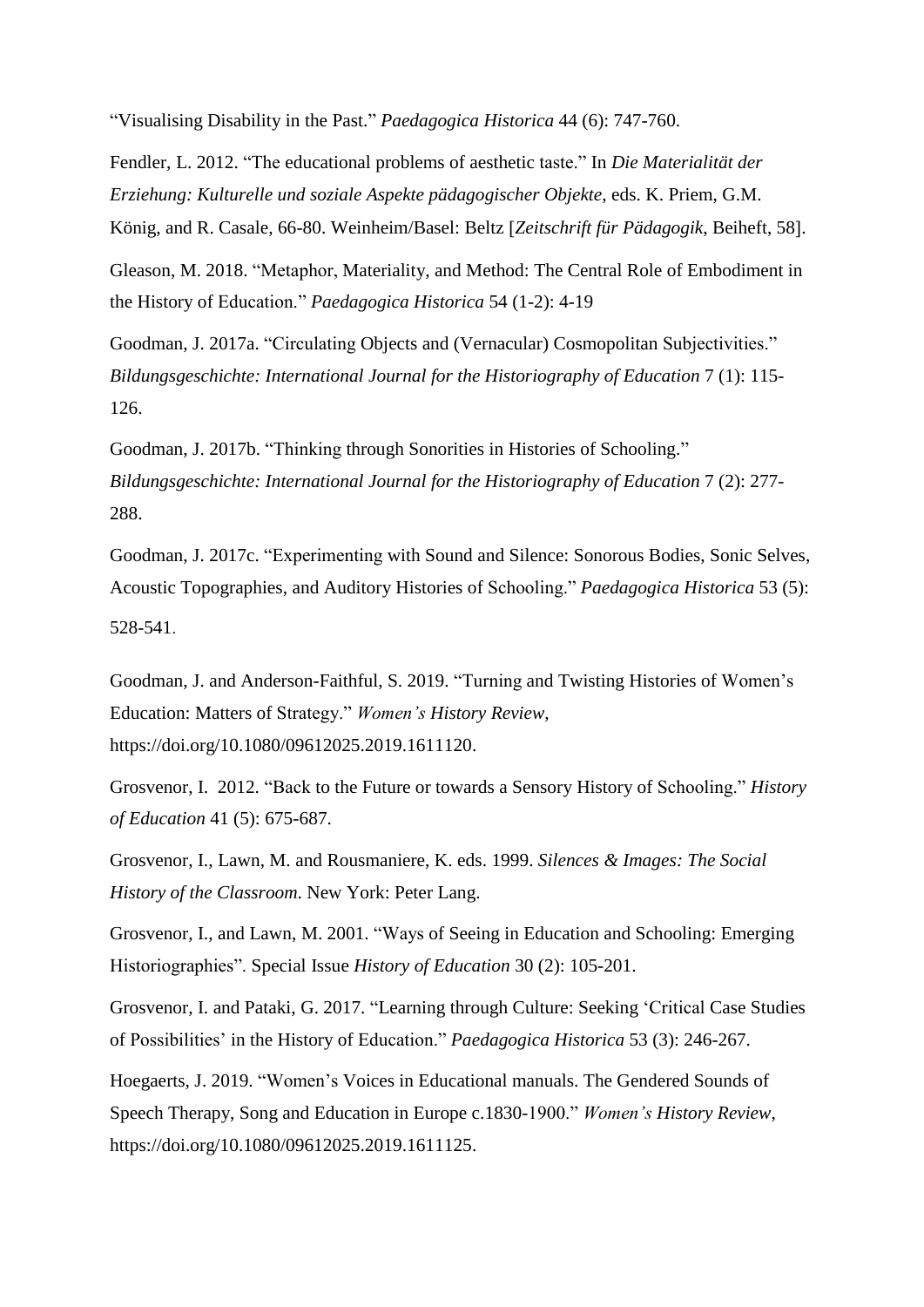von Hoffmann, V. (2016). *From Gluttony to Enlightenment: The World of Taste in Early Modern Europe*. Urbana, IL: University of Illinois Press.

Howes, D. 2019. "Multisensory Anthropology." *Annual Review of Anthropology* 48, <https://www.annualreviews.org/anthro/planned> [forthcoming in October 2019].

Ingold, T. 2011. *Being Alive: Essays on Movement, Knowledge and Description*. Oxon: Routledge.

Jewitt, C., and Leder Mackley, K. 2019. "Methodological Dialogues across Multimodality and Sensory Ethnography: Digital Touch Communication. *Qualitative Research* 19 (1): 90- 110.

Landahl, J. 2011. "Ljudet av auktoritet: Den tysta skolans uppgång och fall." *Scandia*, 77, 1, pp. 11-35  $\Box$ available in English as "The Sound of Authority: The Rise and Fall of the Silent School": [www.tidskriftenscandia.se](http://www.tidskriftenscandia.se/) $\square$ .

Lawn, M. and Grosvenor, I., eds. 2005. *Materialities of Schooling: Design, Technology, Objects, Routines*. Oxford: Symposium.

Lebedeva, G. 2015. "Building Brains One Relationship at a Time." *Exchange* 11: 21-25.

Lock, M. and Farquhar, J. 2007. *Beyond the Body Proper: Reading the Anthropology of Material Life*. Durham, NC: Duke University Press.

Mauss 1936 1973. "Techniques of the Body." *Economy and Society* 2: 70-88.

McCulloch, G. 2011. "Sensing the Realities of English Middle-Class Education: James Bryce and the Schools Inquiry Commission, 1865-1868." *History of Education* 40 (5): 599-613.

Merleau-Ponty, M. 1945 1962. *Phenomenologogy of Perception*, trans. C. Smith. London: Routledge and Kegan Paul.

Mietzner, U., Pilarczyck, U., Myers, K., and Peim, N. eds. 2005. *Visual History: Images of Education*. Oxford: Peter Lang.

Myers, K., and Grosvenor, I. 2014. "Cultural Learning and Historical Memory: A Research Agenda." *Encounters/Encuentros/Rencontres on Education* 15: 3-21.

Navaro-Yashin, Y. 2012. *The Make-Believe Space: Affective Geography in a Postwar Polity*. Durham, NC: Duke University Press.

Pink, S. 2011. "Multimodality, Multisensoriality and Ethnographic Knowing: Social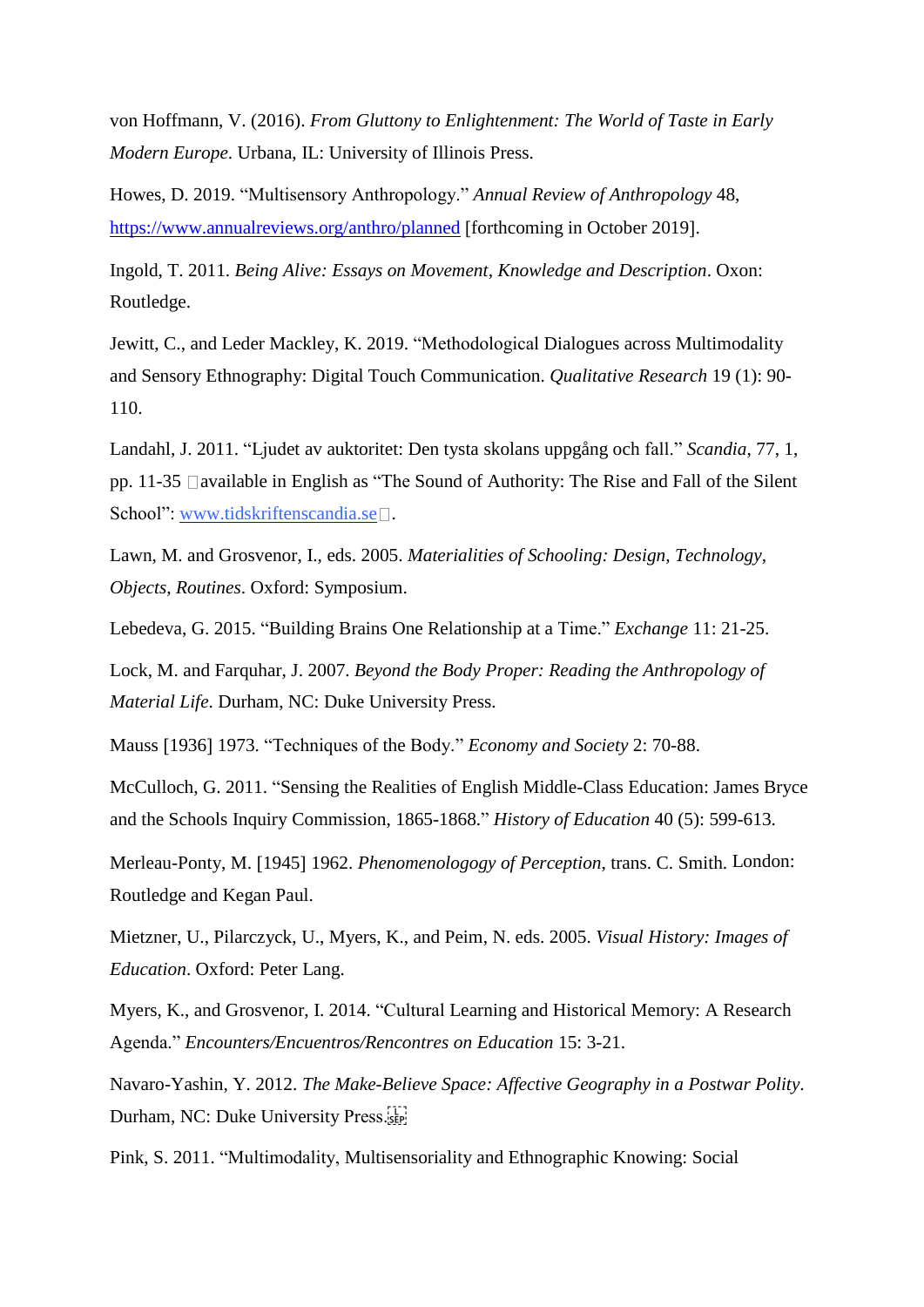Semiotics and the Phenomenology of Perception." *Qualitative Research* 11 (1): 261-276.

Price, S., Jewitt, C. 2013. "A Multimodal Approach to Examining 'Embodiment' in Tangible Learning Environments. In: *Proceedings of 7th International Conference on Tangible Embedded and Embodied Interaction*, 43-50. ACM SIGCHI.

Priem, K. 2014. "Visual, Literary, and Numerical Perspectives on Education: Materiality, Presence, and Interpretation." In *Educational Research: Material Culture and its Representation*, eds. P. Smeyers, and M. Depaepe, 53-69. Dordrecht: Springer.

Priem, K. 2016. "Seeing, Hearing, Reading, Writing, Speaking and Things: on Silences, Senses and Emotions during the "Zero Hour" in Germany." *Paedagogica Historica* 52 (3): 286-299.

Priem, K., König, G. and Casale, R., eds. 2012. "Die Materialität der Erziehung: Kulturelle und soziale Aspekte pädagogischer Objekte." Special Issue *Zeitschrift für Pädagogik*, Beiheft 58.

Priem, K. and Herman, F. 2017. "Hautnah: Materialität der Moderne und sensomotorische Ansätze der Berufsbildung im 'Zeitalter des Stahles'." In *Die Sache(n) der Bildung*, ed. C. Thompson, R. Casale and N. Ricken, 213-239. Paderborn: Ferdinand Schöningh.

Rousmaniere, K. and Sobe, N.W. 2018. "Education and the Body". Special Issue *Paedagogica Historica* 54 (1-2): 1-235.

Salter, C. 2018. "Disturbance, Translation, Enculturation: Necessary Research in New Media, Technology, and the Senses." *Visual Anthropology Review* 34 (1): 87-97.

Sobe, N.W. 2004. "Challenging the Gaze: The Subject of Attention and a 1915 Montessori Demonstration Classroom." *Educational Theory* 54 (3): 280-297.

Stoller, P. 1997. *Sensuous Scholarship*. Philadelphia: University of Pennsylvania Press.

Sullivan, R.M., Wilson, D.A., Ravel, N., and Moury, A.-M. 2015. "Olfactory Memory Networks: From Emotional Learning to Social Behaviors." *Frontiers in Behavioural Neuroscience.* Lausanne: Frontiers.

Thyssen, G. and Priem, K. eds. 2013. "Modes and Meaning: Displays of Evidence in Education." Special Issue *Paedagogica Historica* 49 (6): 735-865.

Thyssen, G. 2018. "Boundlessly Entangled: Non-/Human Performances of Education for Health through Open-Air Schools." *Paedagogica Historica* 54 (5): 659-676.